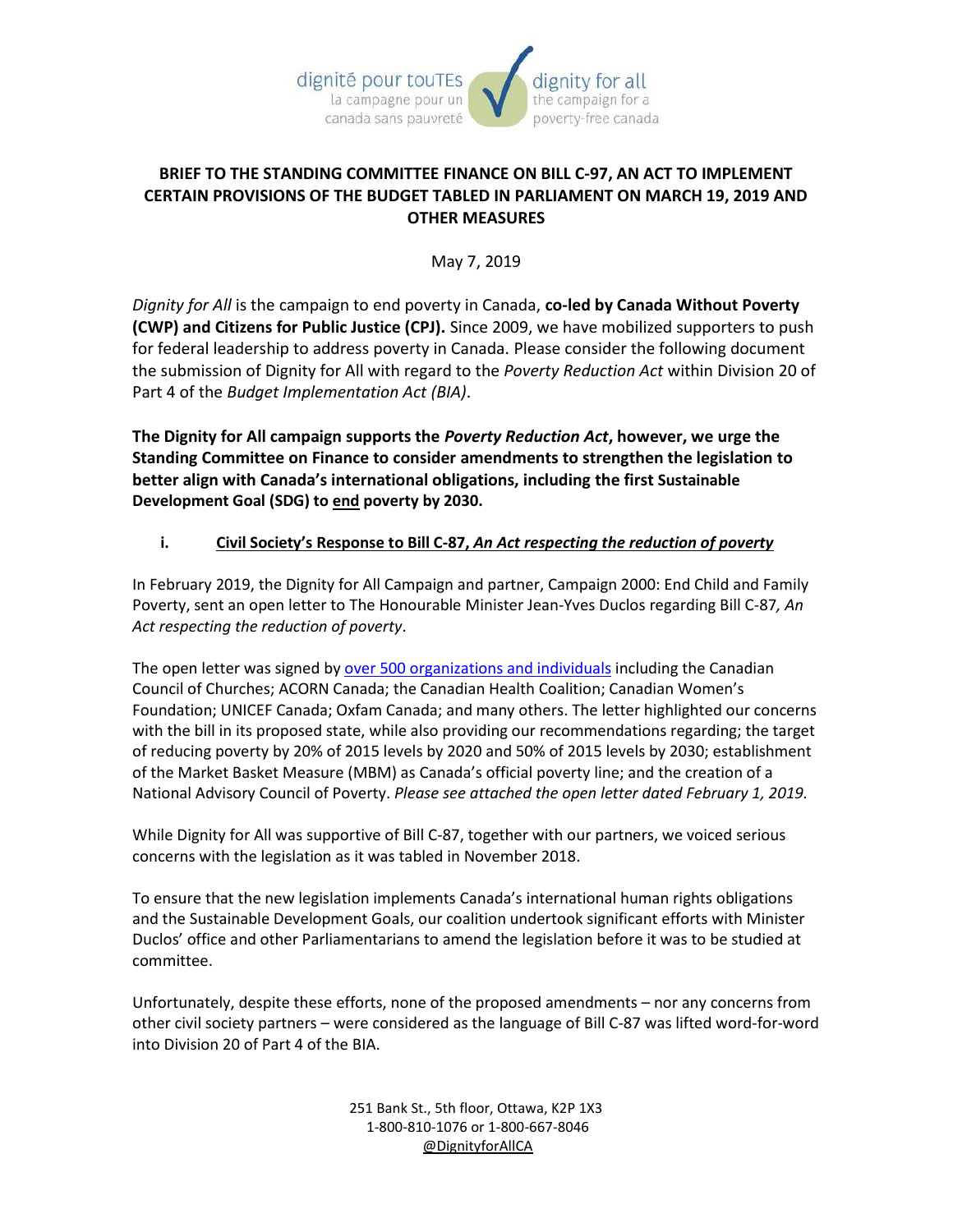### **ii. Recommendations**

### **We call upon the Standing Committee on Finance to bring forward these concerns, by considering the following recommendations:**

- a) Amend the legislation to affirm economic and social rights as ratified by Canada, including: the right to an adequate standard of living; right to food; right to housing; right to work and access to childcare; right to social security; right to health as articulated in international human rights laws, such as the International Covenant on Economic, Social, and Cultural Rights (ICESCR), as fundamental human rights;
- b) Establish regulations to the *Poverty Reduction Act*, which articulate that the goal to reduce poverty by 50% of 2015 MBM levels by 2030 is a minimum target. Regulations must reflect that the obligation under the Sustainable Development Goals is to end poverty in Canada.
- c) Establish measures to ensure Canada's official poverty line genuinely reflects the experience of poverty in Canada, particularly those in marginalized groups who are more likely to experience poverty. This includes:
	- I. Taking every available step to ensure Statistics Canada understands that its role in measuring poverty in Canada must be in furtherance of our international human rights obligations and the SDGs;
	- II. Ensuring regulations which provide clarification of the "regular basis" upon which the MBM is assessed as up-to-date. Ensure that this review includes public input, particularly by individuals living in poverty; and;
	- III. Acknowledging in regulations that multiple measures provide a fuller understanding of poverty and should continue to be part of the measuring and monitoring process of the PRS, particularly regarding sub-indicators and subtargets in the dashboard. This dashboard must be easily accessible to the public.
	- IV. Through regulation, recognizing the disproportionate impact of poverty on racialized communities, mandating the collection of disaggregated data and the adoption of a racial equity impact lens to measure the effectiveness of the strategy.
- d) Ensure that the National Advisory Council on Poverty can adequately implement accountability of government for those living in poverty for the progressive realisation of the right to an adequate standard of living and social security rights, as guaranteed by articles 2(1), 9 and 11 of the ICESCR. This includes:
	- i. Ensuring through regulations that the Advisory Council is independent; given authority to make recommendations and require remedial action for compliance with the rights of people in poverty; and sufficient budget to fulfill its mandate.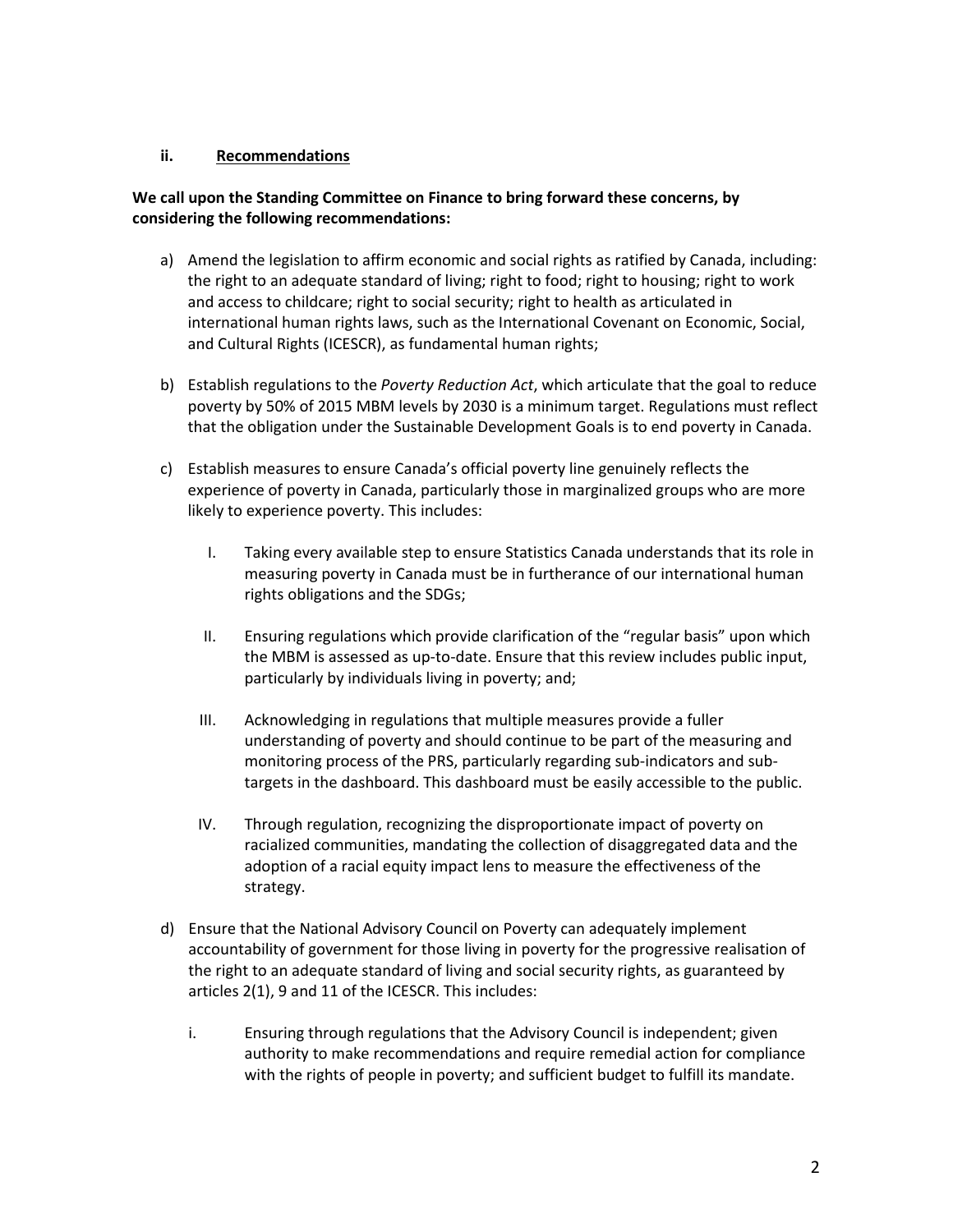This includes oversight of progress of the PRS, public reporting, and public engagement.

- ii. Establishing regulations to set a clear schedule for implementation with a commitment to review progress on the strategy annually, plans for collaboration with provinces and territories, coordination with the National Housing Strategy, and the mandate, budget and public reporting process for the Advisory Council. This includes a commitment to introduce a new strategy with updated targets and timelines every five years.
- iii. Ensuring the Advisory Council can establish an adjudication body, which includes both experts in human rights and persons with lived experience of poverty, to hold accessible hearings into systemic issues affecting the progressive realization of rights and to recommend effective remedies.
- iv. Ensuring the Advisory Council has the authority to make recommendations to Parliament, which must be responded to by the Minister with reasons as to whether recommendations will be implemented.
- v. Ensuring in regulations that the majority of representatives on the Advisory Council are experts in human rights and poverty, including persons with lived experience of poverty.
- vi. Principles of equality and non-discrimination must be applied to representatives to ensure diversity based on region, race, sex, disability and other grounds.
- vii. Amend section 11 of Division 20, which authorizes the dissolution of the council once poverty has been reduced by 50% of 2015 MBM levels, to ensure an ongoing mandate for the Council to oversee a goal of sustained poverty eradication.
- e) In addition to this legislation, co-develop initiatives to ensure accountability and implementation of remedies for the distinctive barriers faced by First Nations, Métis, and Inuit persons living in poverty.

Along with Canada's first anti-poverty strategy, this legislation provides a historic opportunity for leadership. With our global commitments to end poverty by 2030, and our aspiration to be a country that leads on human rights, the time is now to implement anti-poverty legislation that move us forward to a more equal Canada.

We look forward to answering any questions on this written brief.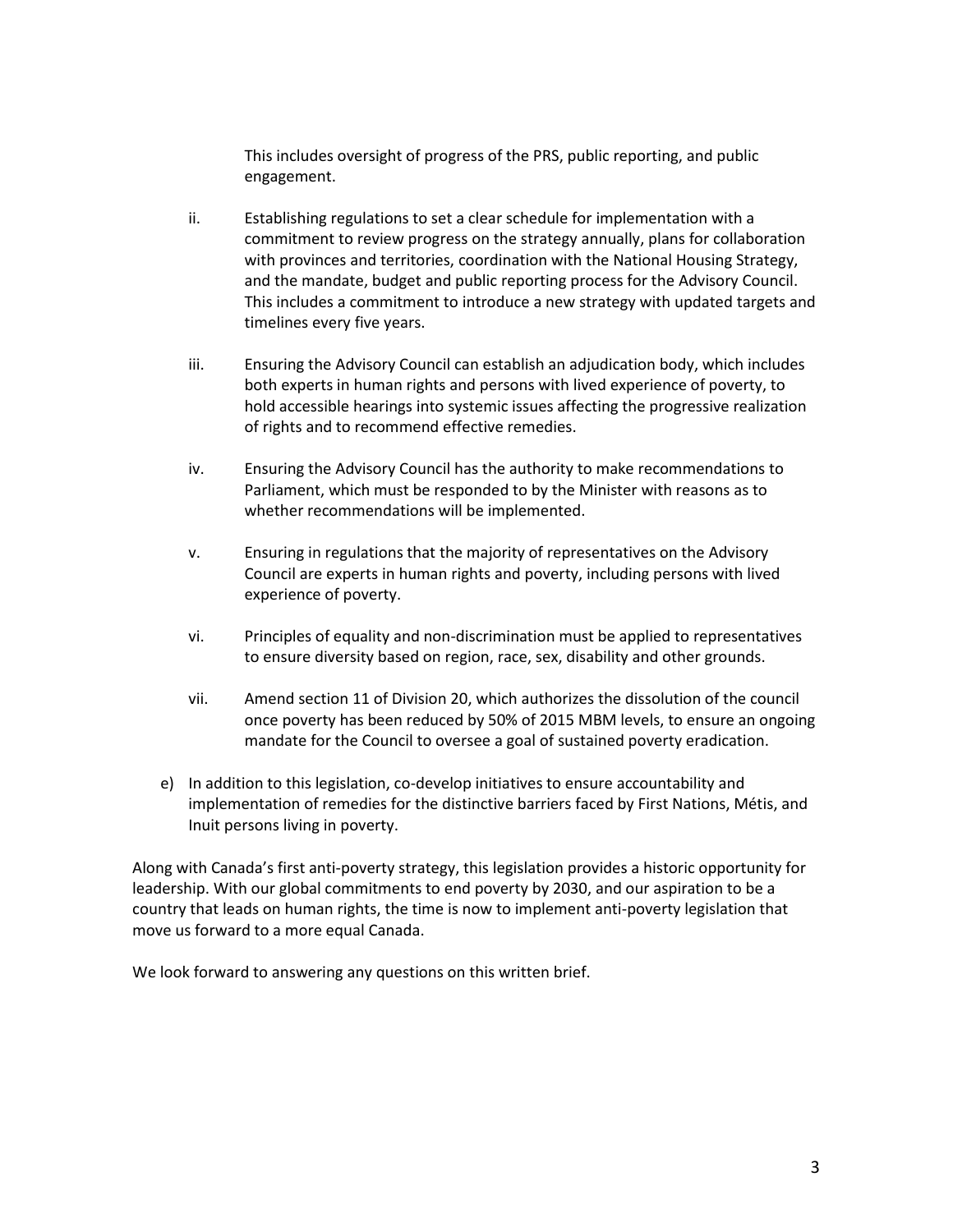## **iii. Description of Organizations Submitting this Brief**

## **Canada Without Poverty (CWP)**

CWP, formerly known as NAPO (the National Anti-Poverty Organization), is a non-partisan, not-for-profit, and charitable organization dedicated to ending poverty in Canada. For nearly 50 years, CWP has been championing the human rights of individuals experiencing poverty and since our inception, we have been governed by a Board of Directors comprised entirely of people with a lived experience of poverty.

## **Citizens for Public Justice (CPJ)**

CPJ is a national, faith-based not-for-profit and charitable organization that works on Canadian public policy, primarily in the areas of poverty eradication in Canada, ecological justice, and refugee rights. For over 50 years, CPJ has provided research, educational resources, and advocacy campaigns to engage people across Canada in public policy from a faith-based and public justice perspective.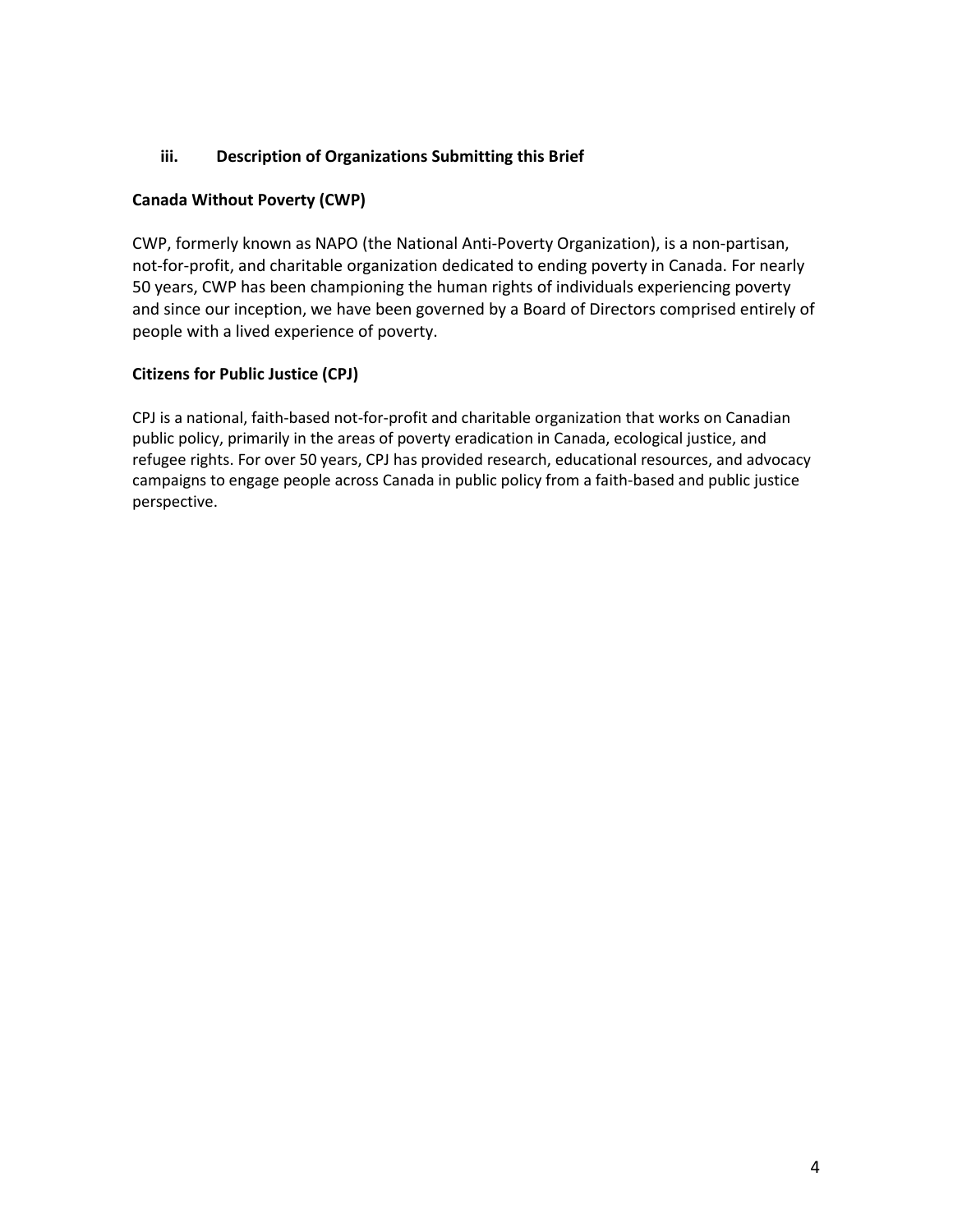The Honourable Minister Jean-Yves Duclos Minister of Families, Children, and Social Development House of Commons Ottawa, ON K1A 0A2

February 1, 2019

### **Open Letter: Strengthening Bill C-87, An Act respecting the reduction of poverty**

Dear Minister Jean-Yves Duclos,

We are writing to provide you with recommendations to strengthen Bill C-87, *An Act respecting the reduction of poverty,* and align Canada with our obligations under international human rights law and the United Nations' Sustainable Development Goals (SDGs).

In 2018, after decades of advocacy, anti-poverty advocates around the country welcomed this legislation following the release of Canada's first federal poverty reduction strategy (PRS). The legislation tabled in November 2018 commits Canada to a **target of reducing poverty by 20% of 2015 levels by 2020 and 50% of 2015 levels by 2030**; establishes the **Market Basket Measure (MBM) as Canada's official poverty line**; and mandates the creation of a **National Advisory Council of Poverty**.

As organizations and individuals that are working to end poverty in Canada, we believe that this legislation must be strengthened to ensure we meet the first Sustainable Development Goal (SDG) to end poverty by 2030.

This Bill comes at a critical moment in Canada's history. With the upcoming federal election later this year, we urge the government to pass legislation for the PRS before this session ends. We look forward to an open dialogue in the coming months as this critical legislation is studied by Parliament.

## **International Human Rights**

The legislation does not reference Canada's international human rights obligations under *the Covenant on Economic, Social and Cultural Rights, the Convention on the Rights of the Child, the Convention on the Rights of Persons with Disabilities*, *the Convention on the Elimination of Discrimination Against Women,* and other instruments. The Government should amend the legislation to explicitly reference human rights, committing the government to a rights-based process as the PRS is shaped and implemented, in alignment with recommendations from Parliamentary committees including the Standing Senate Committee on Social Affairs, Science and Technology.

### **Poverty Reduction Targets**

The poverty reduction targets articulated in section 6 of the legislation commit Canada to reduce poverty by 20% by 2020, and by 50% by 2030. These targets and timelines are additionally articulated in Bill C-86, which was passed in December 2018.

While the strategy and legislation reference the SDGs, the target and timeline invoke the minimum threshold of a reduction of poverty by 50% by 2030. First, we believe that Canada must be more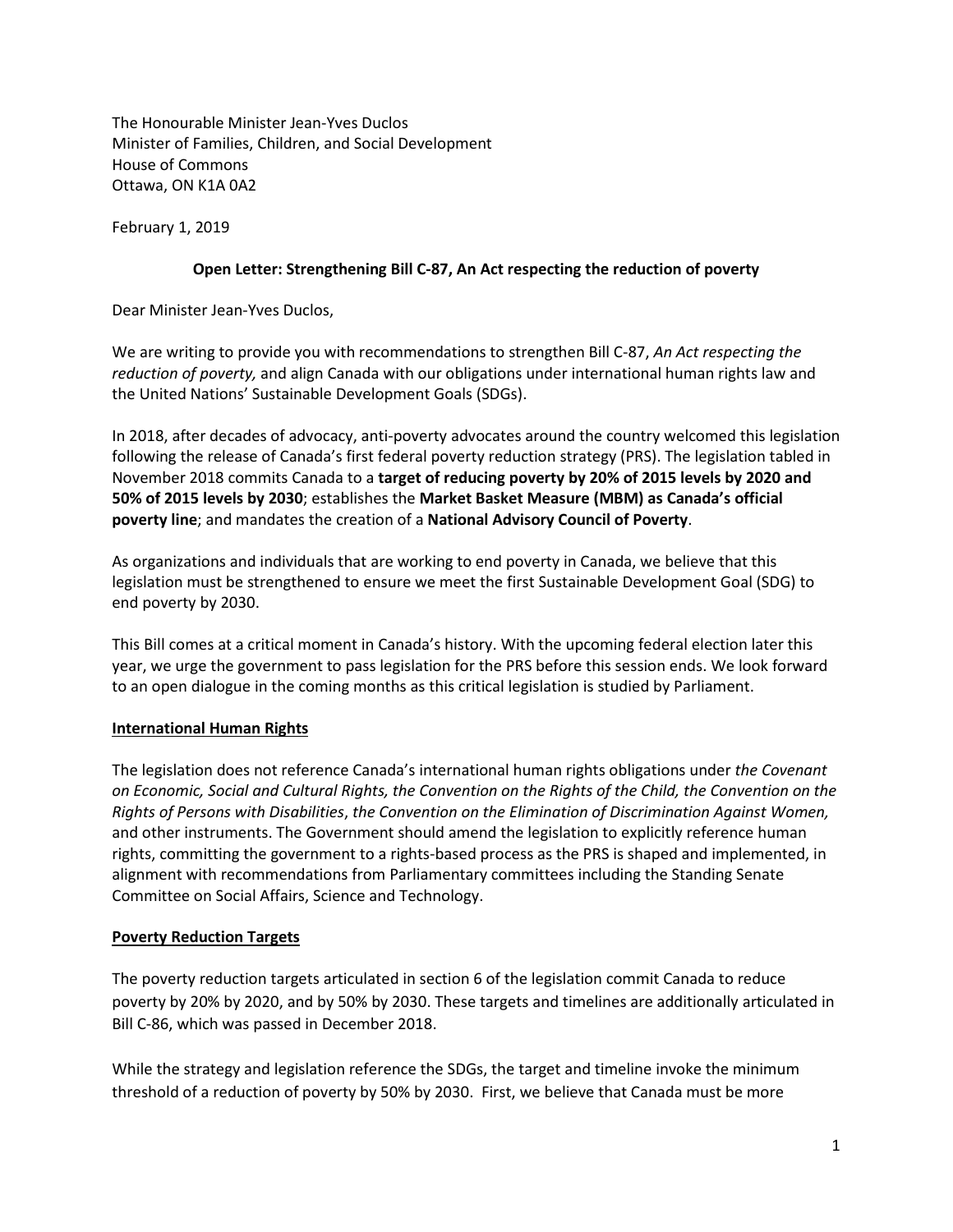ambitious in reducing poverty over a shorter time line. Further, the reality is that when we only commit to reducing poverty, we create opportunity for some, not all, and especially not those who are the most marginalized. To avoid this, the government must ensure the poverty rate declines by the targeted amount among those in deep poverty and among Indigenous, racialized and LGBTQ2S+ people; persons with disabilities; women; immigrants, refugees and people with precarious immigration status; children; lone parent families and other groups who experience disproportionate levels of poverty due to systemic factors.

A country as wealthy as Canada should be leading other countries in implementation of the SDGs. We are disappointed the legislation does not commit to the spirit of SDG 1, which is to end poverty.

## **Canada's Official Poverty Line**

[Many organizations](https://campaign2000.ca/1106-2/) hav[e voiced concern](http://policyoptions.irpp.org/magazines/december-2018/need-fix-canadas-new-measure-poverty/?platform=hootsuite) that the MBM, which has been chosen as Canada's official poverty line, will underestimate poverty rates in Canada. This measure does not include expenses for childcare or health care and grossly undervalues the reality of housing and other costs. It requires constant rebasing and is not internationally comparable.

The MBM is an adequate measure of material deprivation, but poverty must also be understood more broadly as a denial of social inclusion, dignity and human rights. We have serious concerns that the MBM, will not accurately reflect the lived experience of people in poverty, and this will have an impact on eligibility for services and programs. For example, eligibility for the low-income energy program in Ontario, which is currently calculated at the Low-Income Measure Plus, may be adjusted to a lower amount through the MBM. The consequence would be that fewer people may be able to access this program and others, including food banks, housing services, and income support programs.

In addition, the government has committed to develop a dashboard of indicators to provide a range of measurable elements that reflect the complex reality of poverty. However, it is unclear how heavily the government will rely on these multiple indicators to provide a holistic picture of poverty or to measure the progress of the strategy in achieving targets in publicly accessible ways.

### **National Advisory Council on Poverty**

The National Advisory Council on Poverty presents a unique opportunity to hold Canada to account for implementing its international human rights and other obligations for people in poverty.

For this council to effectively measure the progress of Canada's first poverty reduction strategy, it must be independent, adequately resourced, given authority to make recommendations and require remedial action for compliance with economic and social rights. There must be a transparent process for appointment of council members, including establishing criteria of qualifications, such as expertise in fields and services focussed on poverty eradication as well as human rights, representation of people with lived experience of poverty, representation of diversity, and regional representation.

Achieving the goal of 50% reduction of poverty should not end the mandate of the Council, given that poverty rates can fluctuate and that the ultimate goal should be poverty eradication. Therefore, we support the recommendations put forward by The Council on Aging of Ottawa to amend section 11 of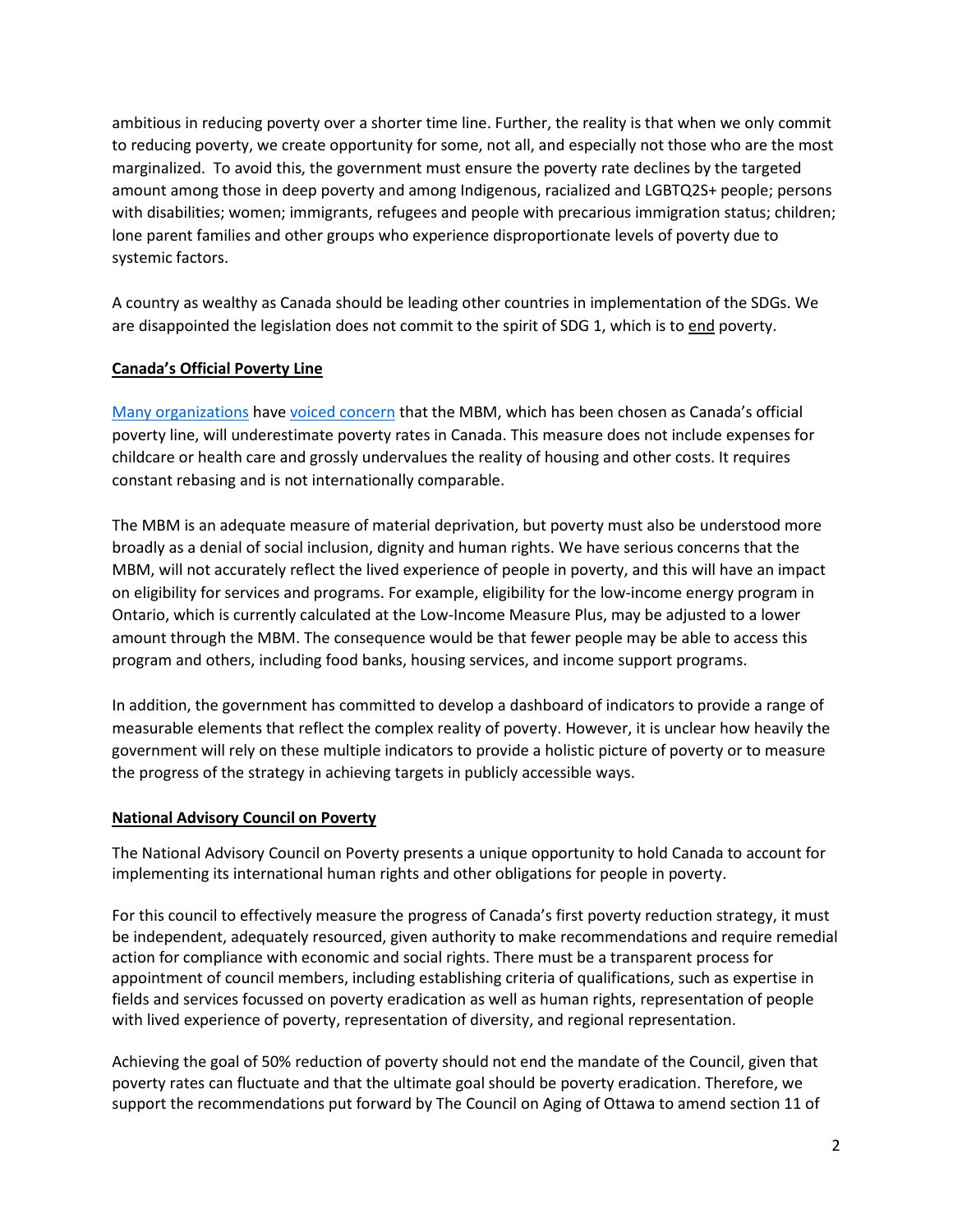Bill C-87, which authorizes the dissolution of the council once poverty has been reduced by 50% of 2015 levels, to ensure an ongoing mandate for the Council to oversee a goal of sustained poverty eradication.

### **Recommendations**

We, the undersigned, call on the federal government to implement the following recommendations:

- a) Amend the legislation to affirm economic and social rights as ratified by Canada, including: the right to an adequate standard of living; right to food; right to housing; right to work and access to childcare; right to social security; right to health as articulated in **international human rights**  laws, such as the *International Covenant on Economic, Social, and Cultural Rights (ICESCR)*, as fundamental human rights;
- b) Establish regulations to Bill C-87, which articulate that the goal to reduce poverty by 50% of 2015 MBM levels by 2030 is a minimum target. Regulations must reflect that the obligation under the Sustainable Development Goals is to **end poverty in Canada**.
- c) Establish measures to ensure Canada's **official poverty line** genuinely reflects the experience of poverty in Canada, particularly those in marginalized groups who are more likely to experience poverty. This includes:
	- a. Taking every available step to ensure Statistics Canada understands that its role in measuring poverty in Canada must be in furtherance of our international human rights obligations and the SDGs;
	- b. Ensuring regulations which provide clarification of the "regular basis" upon which the MBM is assessed as up-to-date. Ensure that this review includes public input, particularly by individuals living in poverty; and
	- c. Acknowledging in regulations that multiple measures provide a fuller understanding of poverty and should continue to be part of the measuring and monitoring process of the PRS, particularly regarding sub-indicators and sub-targets in the dashboard. This dashboard must be easily accessible to the public.
	- d. Through regulation, recognizing the disproportionate impact of poverty on racialized communities, mandating the collection of disaggregated data and the adoption of a racial equity impact lens to measure the effectiveness of the strategy.
- d) Ensure that the **National Advisory Council on Poverty** can adequately implement accountability of government for those living in poverty for the progressive realisation of the right to an adequate standard of living and social security rights, as guaranteed by articles 2(1), 9 and 11 of the *ICESCR*. This includes:
	- a. Ensuring through regulations that the Advisory Council is independent; given authority to make recommendations and require remedial action for compliance with the rights of people in poverty; and sufficient budget to fulfill its mandate. This includes oversight of progress of the PRS, public reporting, and public engagement.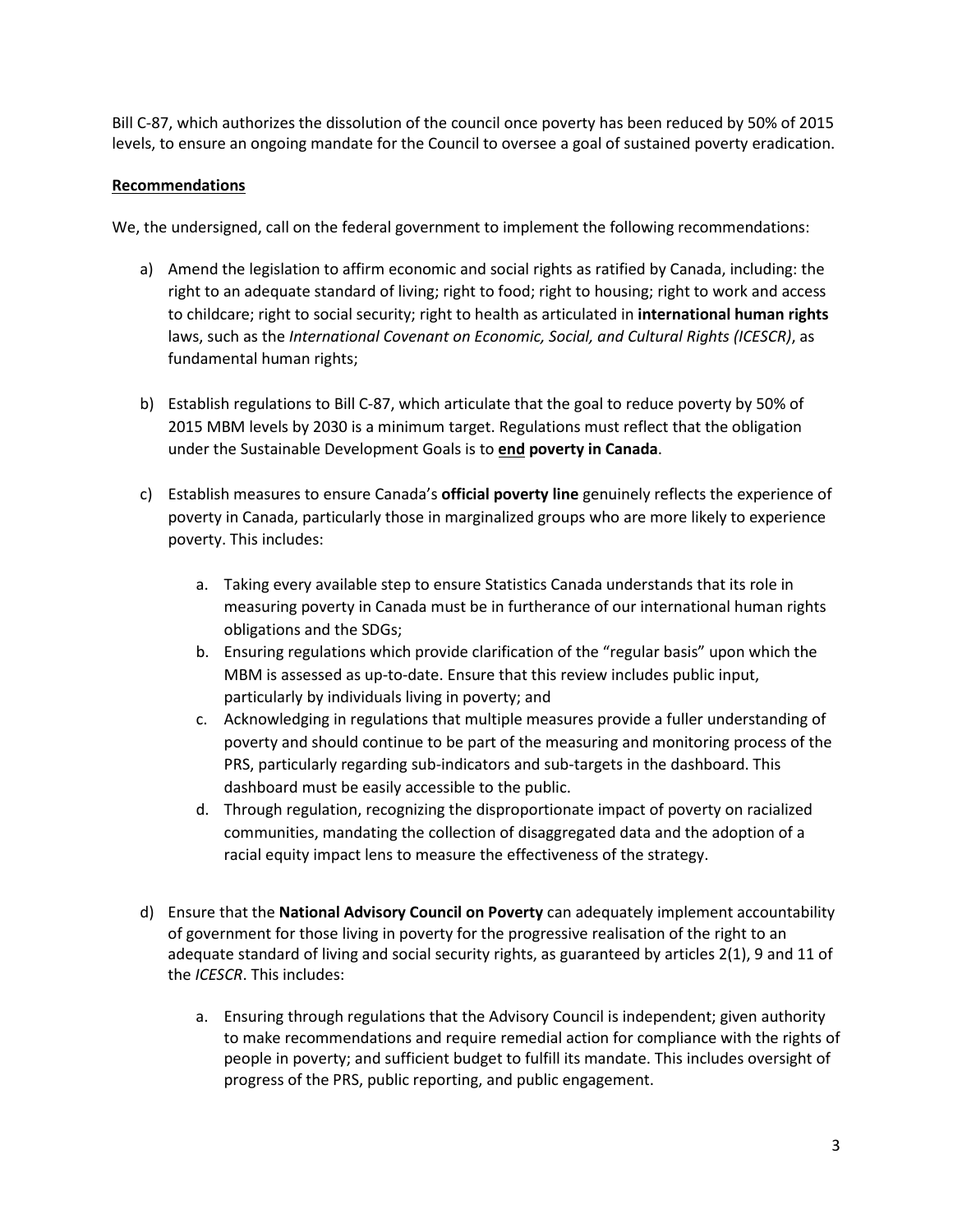- b. Establishing regulations to set a clear schedule for implementation with a commitment to review progress on the strategy annually, plans for collaboration with provinces and territories, coordination with the National Housing Strategy, and the mandate, budget and public reporting process for the Advisory Council. This includes a commitment to introduce a new strategy with updated targets and timelines every five years.
- c. Ensuring the Advisory Council can establish an adjudication body, which includes both experts in human rights and persons with lived experience of poverty, to hold accessible hearings into systemic issues affecting the progressive realization of rights and to recommend effective remedies.
- d. Ensuring the Advisory Council has the authority to make recommendations to Parliament, which must be responded to by the Minister with reasons as to whether recommendations will be implemented.
- e. Ensuring in regulations that the majority of representatives on the Advisory Council are experts in human rights and poverty, including persons with lived experience of poverty. Principles of equality and non-discrimination must be applied to representatives to ensure diversity based on region, race, sex, disability and other grounds.
- f. Amend section 11 of Bill C-87, which authorizes the dissolution of the council once poverty has been reduced by 50% of 2015 MBM levels, to ensure an ongoing mandate for the Council to oversee a goal of sustained poverty eradication.
- e) In addition to this legislation, co-develop initiatives to ensure accountability and implementation of remedies for the distinctive barriers faced by First Nations, Métis, and Inuit persons living in poverty.

Additionally, we urge the government to take immediate action on critical areas related to poverty including **childcare, income support, jobs and employment, housing and homelessness, food security, and health**. For further details on these recommendations, please refer to Campaign 2000's report entitled, *[Bold Ambitions for Child and Family Poverty Eradication](https://campaign2000.ca/1106-2/)*, and the [Dignity for All model national](https://dignityforall.ca/about/our-plan/)  [anti-poverty plan.](https://dignityforall.ca/about/our-plan/)

Along with Canada's first anti-poverty strategy, this legislation provides a historic opportunity for leadership. With our global commitments to end poverty by 2030, and our aspiration to be a country that leads on human rights, the time is now to implement anti-poverty legislation that move us forward to a more equal Canada.

Sincerely,

Anita Khanna, Campaign 2000: End Child and Family Poverty in Canada and Family Service Toronto Darlene O'Leary, Citizens for Public Justice Michèle Biss, Canada Without Poverty

Cc

The Right Honourable Prime Minister Trudeau, P.C., M.P. The Honourable Andrew Scheer. P.C., M.P., Leader of the Official Opposition Jagmeet Singh, Leader of the New Democratic Party Elizabeth May, M.P., Leader of the Green Party Yves-François Blanchet, Leader of the Bloc Québécois Maxime Bernier, M.P., Leader of the People's Party of Canada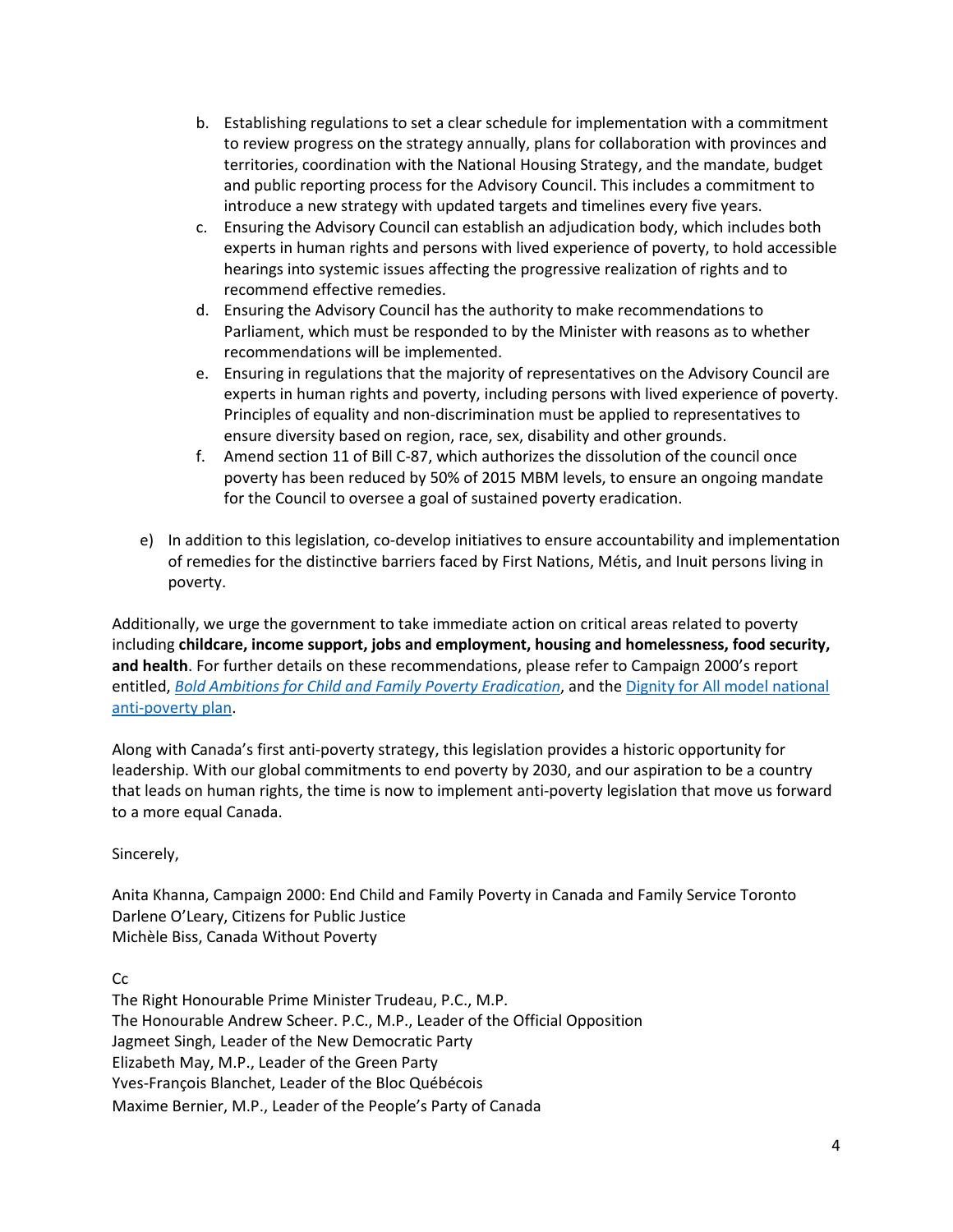## **SIGNATORIES**

## **National Organizations:**

| <b>ACORN Canada</b>                            | Federation of Sisters of St. Joseph in Canada            |  |
|------------------------------------------------|----------------------------------------------------------|--|
| Action Canada for Sexual Health and Rights     | First Nations Child & Family Caring Society of<br>Canada |  |
| <b>Canadian Alliance to End Homelessness</b>   |                                                          |  |
| <b>Canadian Association of Social Workers</b>  | <b>Food Banks Canada</b>                                 |  |
| Canadian Augustinian Centre for Social Justice | National Association of Women and the Law                |  |
| <b>Canadian Child Care Federation</b>          | National Council of Women of Canada                      |  |
| <b>Canadian Council of Churches</b>            | Oxfam Canada                                             |  |
| <b>Canadian Environmental Law Association</b>  | <b>PIPSC</b>                                             |  |
| <b>Canadian Federation of Musicians</b>        | <b>Public Service Alliance of Canada</b>                 |  |
| Canadian Federation of University Women        | SEED/ASBL                                                |  |
| Canadian Feminist Alliance for International   | Social Rights Advocacy Centre                            |  |
| Action (FAFiA)                                 | The Canadian Coalition Against LGBTQ2S+<br>Poverty       |  |
| <b>Canadian Health Coalition</b>               |                                                          |  |
| <b>Canadian Labour Congress</b>                | The Canadian Coalition for the Rights of<br>Children     |  |
| <b>Canadian Women's Foundation</b>             | The Canadian Research Institute for the                  |  |
| Canadian Poverty Institute                     | Advancement of Women                                     |  |
| <b>Childcare Resource and Research Unit</b>    | The Canadian Teachers' Federation                        |  |
| <b>Child Care Now</b>                          | The Presbyterian Church in Canada                        |  |
| Child Welfare League of Canada                 | <b>UNICEF Canada</b>                                     |  |
| <b>Community Food Centres Canada</b>           | Unifor                                                   |  |
| Congress of Union Retirees of Canada           | Upstream: Institute for a Healthy Society                |  |
| DAWN Canada                                    | <b>YWCA</b>                                              |  |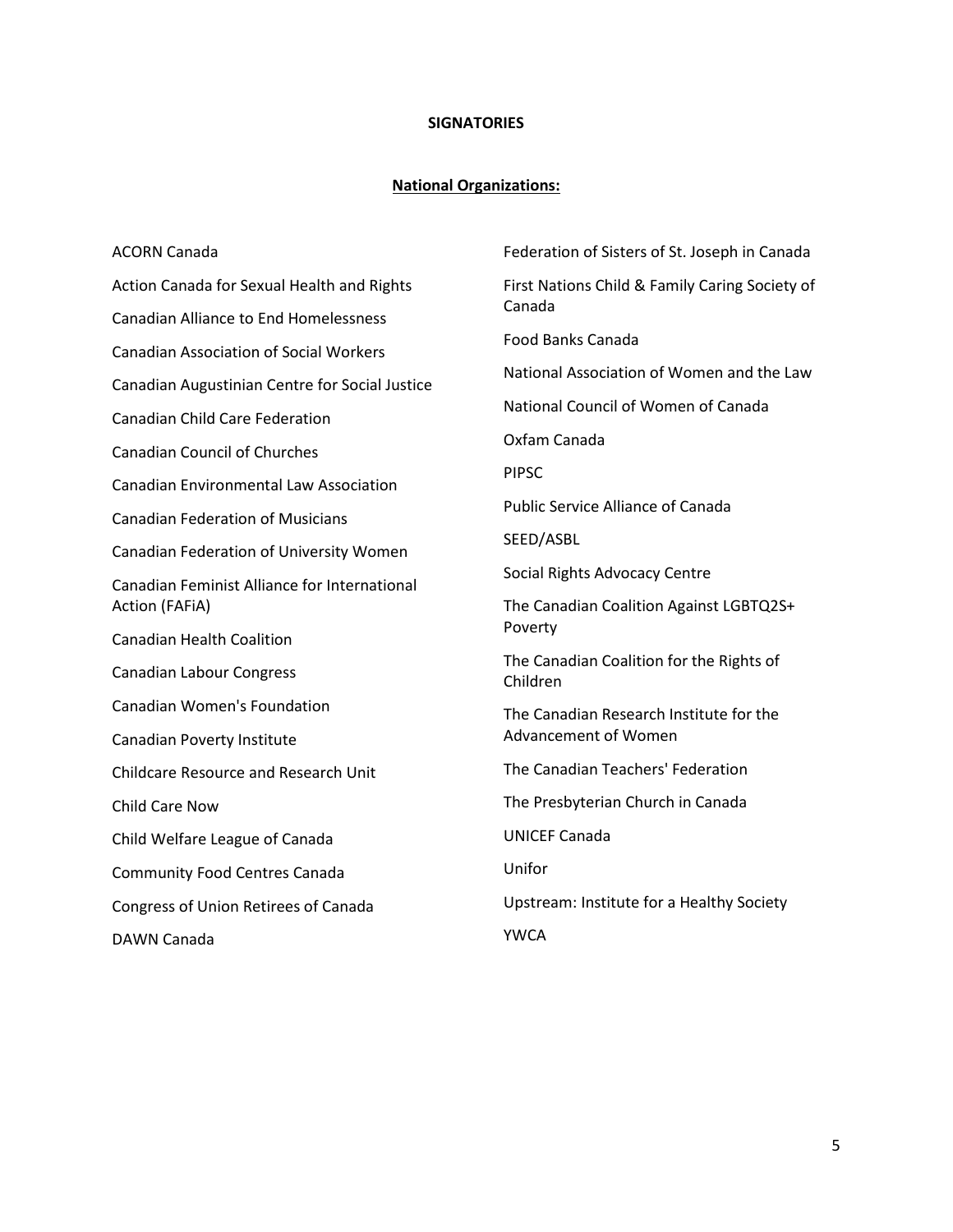#### **Organizations (alphabetical by region):**

#### **Alberta**

Calgary Social Workers for Social Justice Central Alberta Poverty Reduction Alliance Edmonton Native Healing Centre Society Synod of Alberta and the Territories - Evangelical Lutheran Church in Canada (ELCIC)

#### **British Columbia**

BC Poverty Reduction Coalition BC Sisters of St. Ann Social Justice Committee Burnaby Community Services Business & Professional Women (BPW) Club of Abbotsford Community Legal Assistance Society First Call: BC Child and Youth Advocacy Coalition Living Wage for Families Campaign Longhouse Ministry

Nelson at its Best Society

#### **Manitoba**

Basic Income Manitoba/Revenu de base Manitoba

#### **New Brunswick**

Human Development Council

Wilmot Church Outreach Committee

#### **Newfoundland and Labrador**

Community Sector Council Newfoundland and Labrador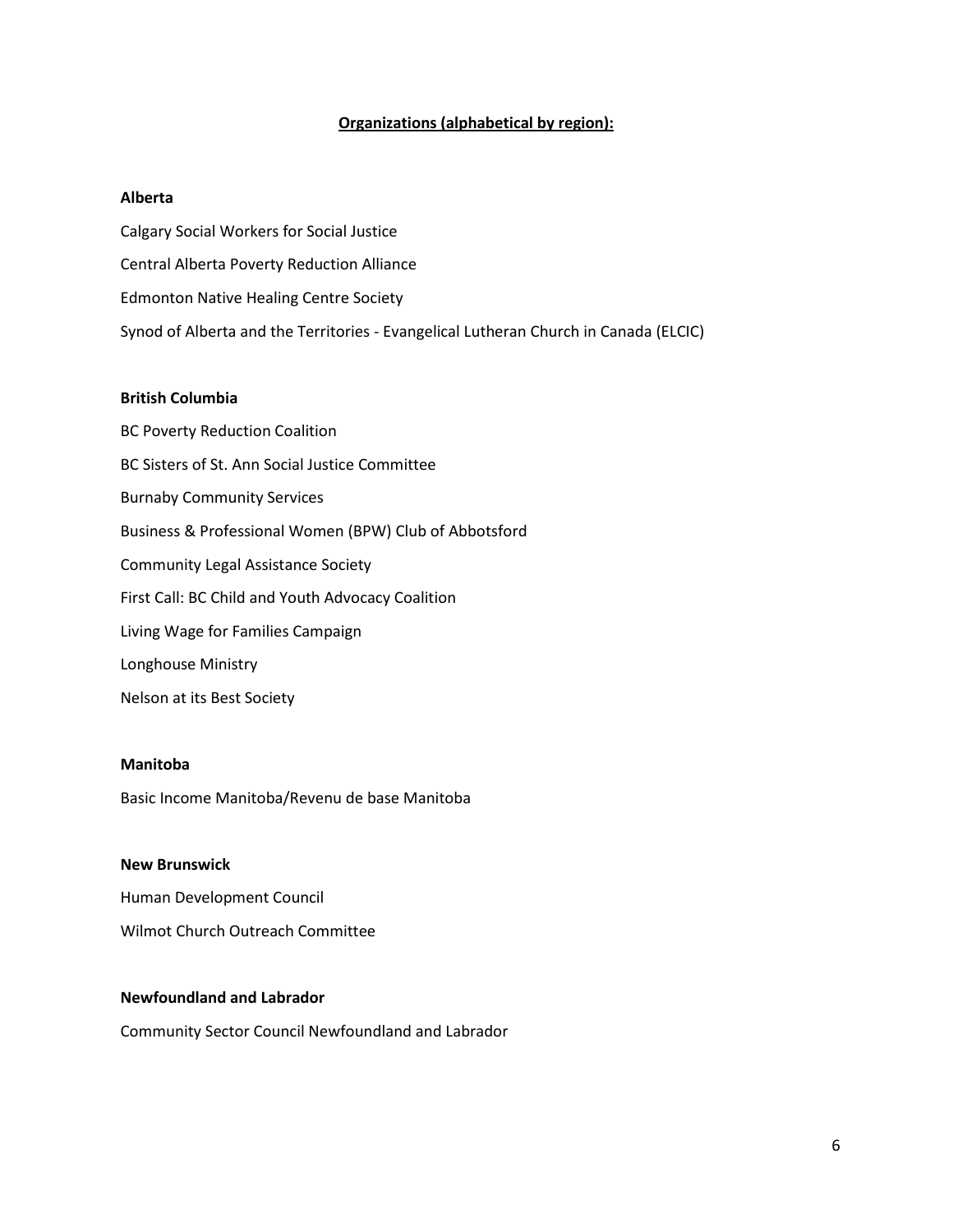#### **Nova Scotia**

Antigonish Poverty Reduction Coalition

Martha Justice Ministry; Sisters of St. Martha, Antigonish

#### **Ontario**

Alliance for Healthier Communities

Arthur Bielfeld C.M. Rabbi Emeritus, Temple Emanu-El, Toronto; & former Co-Chair, Campaign Against Child Poverty and Keep the Promise

Burlington Fire Department

#### CAWDB

Centre for Equality Rights in Accommodation Chinese and Southeast Asian Legal Clinic Colour of Poverty Colour of Change Community Health Centres of Northumberland Gloucester Emergency Food cupboard Hamilton Roundtable for Poverty Reduction Income Security Advocacy Centre Institute of Family Living Justice, Peace, Integrity of Creation (JPIC), OMI Lacombe Kinna-aweya Legal Clinic Missionary Oblates of Mary Immaculate Nellie's Women Shelter Ontario Council of Agencies Serving Immigrants Ontario Coalition for Better Child Care Ontario English Catholic Teachers' Association Parkdale Queen West Community Health Centre Port Nelson United Church Affirm Group Punjabi Community Health Services SEIU HEALTHCARE Social Development Centre Waterloo Region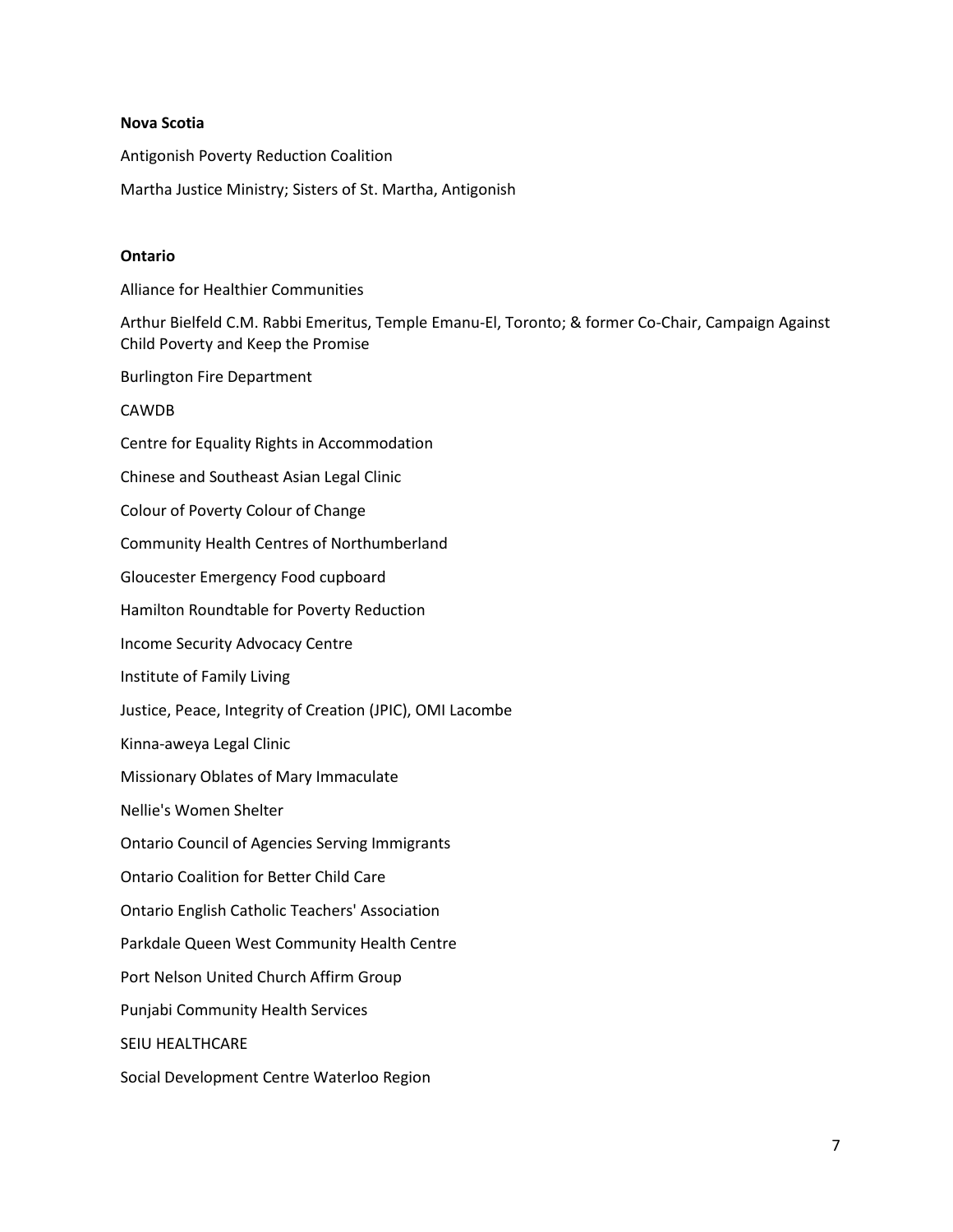Social Justice & Advocacy Committee, Anglican Diocese of Toronto Social planning council of Cambridge and North Dumfries Social Planning Network of Ontario Social Planning Toronto South Asian Legal Clinic of Ontario The Local Community Food Centre Thunder Bay Health Coalition Tough Times Wellfort Community Health Services Workers Action Centre Yonge Street Mission

#### **Prince Edward Island**

MacKillop Centre for Social Justice PEI Coalition for a Poverty Eradication Strategy St. Francis of Assisi Secular Franciscan Fraternity, PEI St. Francis of Assisi

#### **Québec**

Oxfam-Québec The Depot Community Food Centre

### **Saskatchewan**

\*End Poverty Regina Provincial Metis Housing Corporation Regina Anti-Poverty Ministry

### **Yukon**

Yukon Anti-Poverty Coalition (YAPC)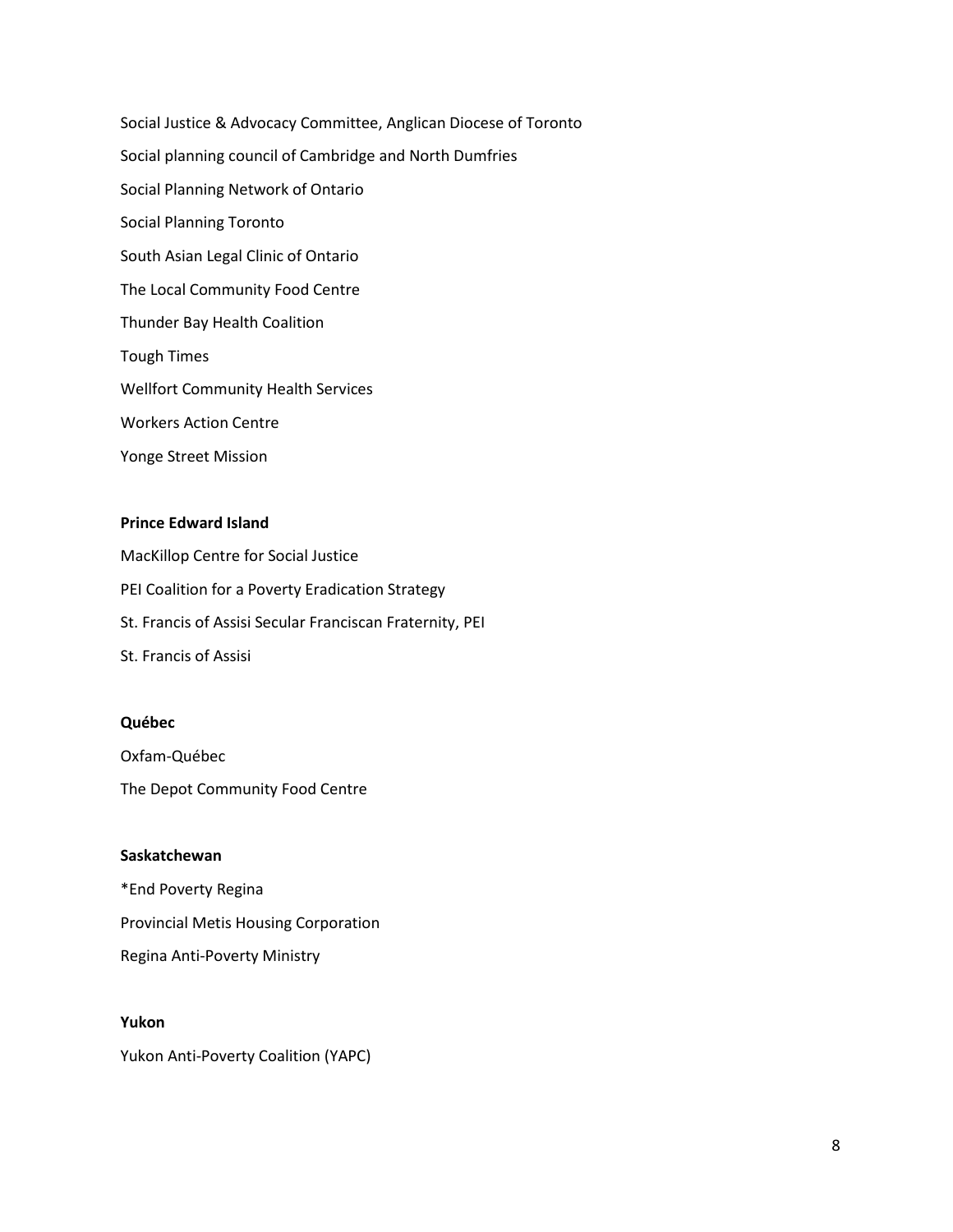# **Individuals:**

| Deborah Abbott         | Dana Brand           | Sara Cole                |
|------------------------|----------------------|--------------------------|
| Rene Adams             | Ingrid Brand         | Sherry Coman             |
| Dare Adebayo           | Aggie Brockman       | <b>Frances Combs</b>     |
| Jacquie Allan          | <b>Barry Brouwer</b> | Lori Cooley              |
| Ahmad Amanullah        | <b>Gerry Bruins</b>  | Doris Cooper             |
| Cheryl Ambrose         | <b>Shannon Burns</b> | Patricia Corbett         |
| Deborah Antonello      | <b>Tracy Butland</b> | <b>Margaret Coutts</b>   |
| Linda Arbour           | Barbara Byers        | Lise Couturier           |
| Margaret Aubert        | Carla Calitri        | Mary Cowper-Smith        |
| Lew Auerbach           | Patrick Callaghan    | <b>Elle Crevits</b>      |
| Uttam Bajwa            | Vera Callaghan       | Jill Cruse               |
| Jeannie Baker          | Caroline Campbell    | <b>Franced Cyrenne</b>   |
| <b>Heather Barclay</b> | Amy Campbell         | <b>Erin Dalton</b>       |
| <b>Derek Barnes</b>    | Theresa Campeau      | <b>Brian Danniels</b>    |
| Elizabeth Bartosinski  | Sheree Capar         | Michelle Davidson-Legere |
| Herb Bax               | Marie Carr           | <b>Calvin Davies</b>     |
| Michel Belisle         | Rose Carreiro        | Catharina de Haan        |
| Carla Bermeo           | <b>Sydney Carron</b> | Chris de Jager           |
| Erin Binnema           | Lila Carson          | John Deacon              |
| Angela Bischoff        | Janine Carter        | David DeHaan             |
| Robin Blackmore        | Agnes Casselman      | Rose Dekker              |
| Kate Blackport         | Kirsten Chan         | James Dekker             |
| Alice Bol              | Dahlia ChanTang      | Sarah DelVillano         |
| Stephan Borau          | Sandra Cheverie      | Carol Dennison           |
| Michael Bos            | Russell Christianson | <b>Barb Derick</b>       |
| Mary-Lee Bouma         | John Clapp           | Remi DeRoo               |
| Kay Braby              | Doug Clorey          | Janet deWinter           |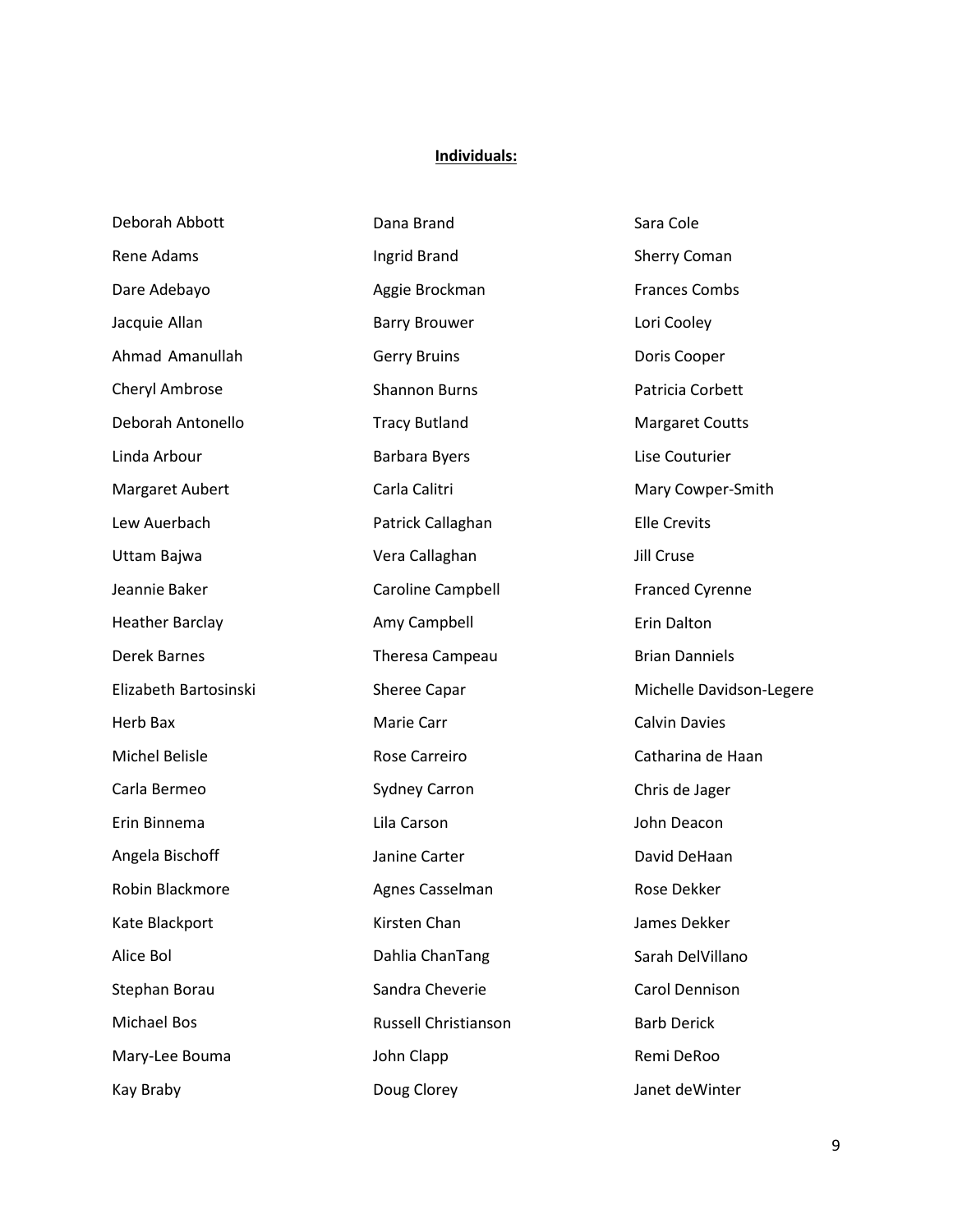| Maureen Ferley                          | Katherine Gohm                                                                               |
|-----------------------------------------|----------------------------------------------------------------------------------------------|
| Sedina Fiati                            | Joanne Gosselin                                                                              |
| Barbara Fifield                         | Lois Greene                                                                                  |
| Elizabeth Finlay                        | <b>Georgette Gregory</b>                                                                     |
| Nicola Fiore                            | Aria Groenewegen                                                                             |
| <b>Bradley Ford</b>                     | Wayne Groot                                                                                  |
| Kathleen Fortin                         | <b>August Guillaume</b>                                                                      |
| Pamela Fowkes                           | Dorena Hall                                                                                  |
| Kim Fox                                 | Diane Hall                                                                                   |
| <b>Bonnie Fox-McIntyre</b>              | Greg Halonen                                                                                 |
| <b>Travis Frampton</b>                  | Marilyn Hanley                                                                               |
| Mary-Ellen Francoeur                    | <b>Mark Harris</b>                                                                           |
| <b>Nick Frans</b>                       | <b>Timothy Hartnagel</b>                                                                     |
| Ralferd C. and Harriet                  | Anne Harvey                                                                                  |
|                                         | Josh Hawley                                                                                  |
|                                         | Susan Hay                                                                                    |
|                                         | Caitlin Hayward                                                                              |
|                                         | Richard Hayward                                                                              |
|                                         | <b>Fred Heerema</b>                                                                          |
|                                         |                                                                                              |
|                                         | Adrian Helleman                                                                              |
| Paul Gehrs                              | Maria Hennessy                                                                               |
| Lucie Germain                           | Nandy Heule                                                                                  |
| Wilma & Benj Gesink                     | Danielle Heuving                                                                             |
| Carla Gibson Smith                      | Louise HINZ                                                                                  |
| Elizabeth Gilarowski                    | Peter Hodkinson                                                                              |
| Lorraine Gillan                         | Joyce Holwerda                                                                               |
| <b>Gregory Gillis</b>                   | <b>Grace Howe</b>                                                                            |
| <b>Ted Glover</b>                       | Linda Howes                                                                                  |
| <b>Ted Glovet</b><br><b>Riky Goebel</b> | David Hubert                                                                                 |
|                                         | Freeytag<br>Rachele Fretwell<br>Judy Fudge<br>Carla Fulton<br>Anita Gagnon<br>Nathan Gardner |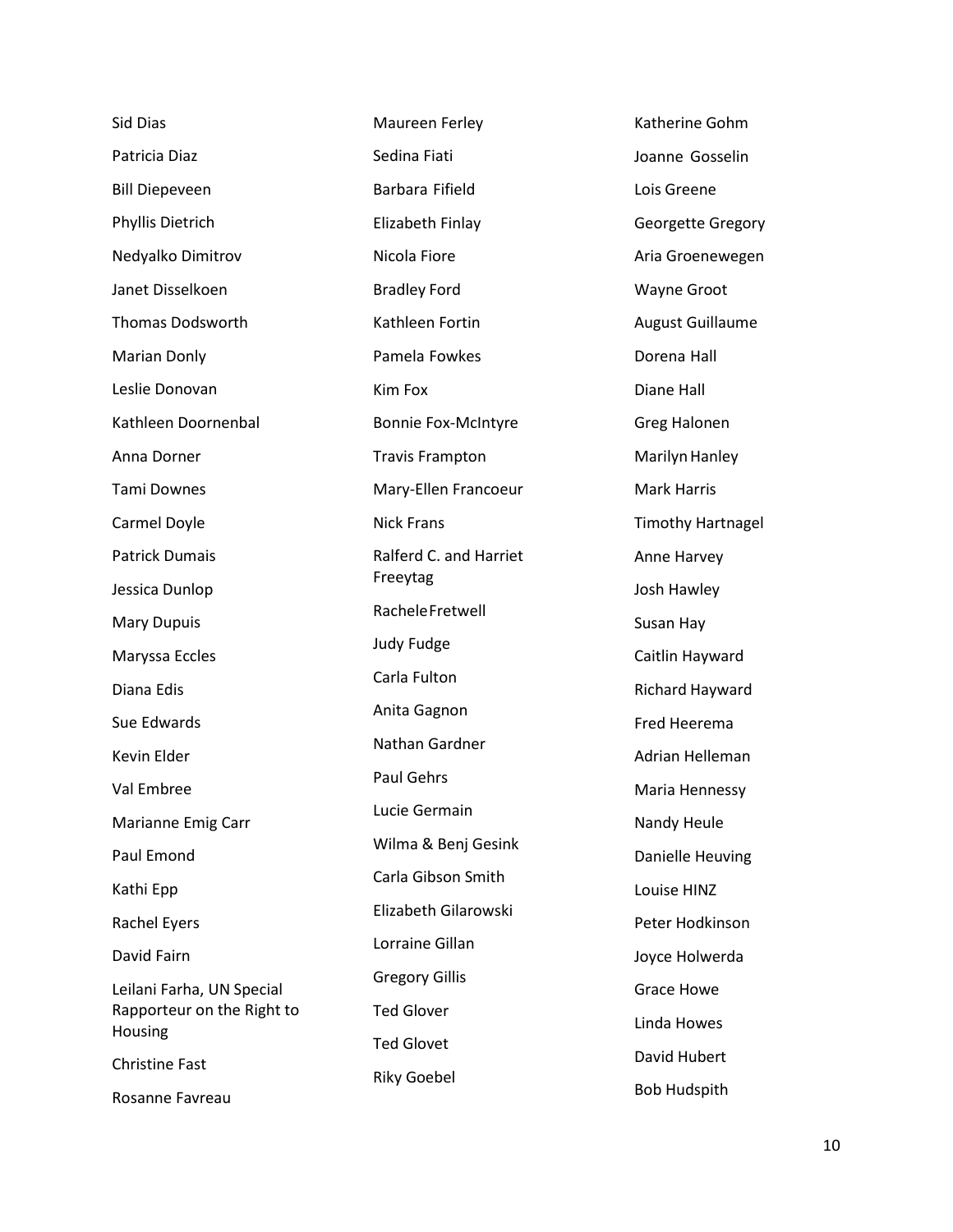| Henrietta Hunse         | Elaine Laberge          | Linda McFarlane          |
|-------------------------|-------------------------|--------------------------|
| Galen Hutcheson         | Andre Laflamme          | Maura McGrath            |
| Dua Hyjazie             | Réal Lalande            | Manelle McInroy          |
| Serisha Iyar            | Louise Lalonde          | Rebecca McIntyre         |
| William Janssen         | Lynda Lange             | Jim McIntyre             |
| Vida Jaugelis           | Valentina Latorre       | Janice McKean            |
| Dale Johnston           | Mackenzie Lawlor        | <b>Teresa McKerral</b>   |
| <b>Brad Jones</b>       | David Lefsrud           | Sheila McKinley          |
| Irene Jonker            | Jane Lindsay            | Harriett McLachlan       |
| John Joosse             | TJ Lips                 | Su McLeod                |
| June Bisset June Bisset | Barbara Lloyd           | Joseph McMorrow          |
| Tara Kainer             | Andrew Long             | <b>Catherine McNally</b> |
| Varka Kalaydzhieva      | Mary Ann Lopoukhine     | Cheryl McNamara          |
| Ruth Kanu               | <b>Bill Lord</b>        | Kay Ann Meagher          |
| Rosina Kazi             | Jessica Love            | Deborah Mebude           |
| Nancy Vernon Kelly      | Debbie Lou Ludolph      | Janice Meisner           |
| Richard C Kelly         | Meg Luxton              | David Metcalfe           |
| Maimuna Khan            | Sister Wanda MacDonald  | Paul Miki                |
| Brigitte Kitchen        | Marilyn MacDonald       | Sonia Millar             |
| Nancy Kleer             | <b>Barb MacFarlane</b>  | Eric Mills               |
| John Klein Geltink      | Katrin MacPhee          | Marlys Moen              |
| Lori Kleinsmith         | Carma Mahoney           | Cynthia Moffat           |
| <b>Bill Koehler</b>     | RAJOO MAKHI             | Lyn Mokelky              |
| Joseph Koole            | Ann Manicom             | Charles Montpetit        |
| Henry Kooy              | <b>William Marrevee</b> | Banyana Monyena-Parsons  |
| Karen Kotyk             | <b>Heather Marsman</b>  | <b>Shirley Morris</b>    |
| Michael Krakowiak       | Kathy Martin            | <b>Martin Mudde</b>      |
| Margret Kristjansson    | Dinah Martin            | Tom Mullan               |
| Ariel Kroon             | Colette Martin          | James Mulvale            |
| Julie Kucera            | Réjeanne Martin         | Karri Munn-Venn          |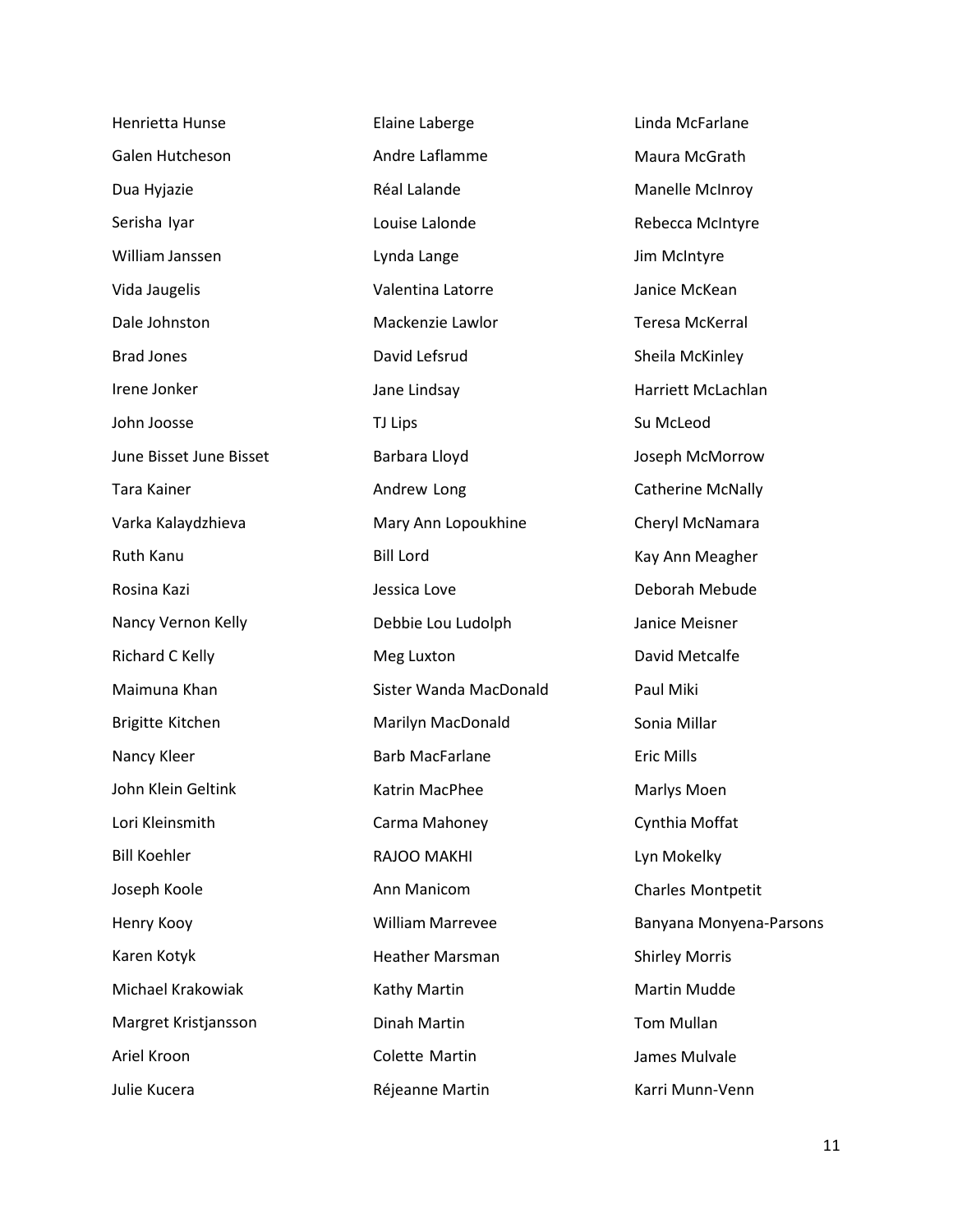| John Murray            | <b>Ashley Pollock</b>    | <b>Catherine Russell</b> |
|------------------------|--------------------------|--------------------------|
| Tania Natale           | <b>Beth Ponka</b>        | Maureen Ryan             |
| <b>Betty Neelin</b>    | Pat Poole                | Henry Sak                |
| <b>Terje Ness</b>      | Cristina Popa            | Amrit Sampalli           |
| Don Nicholls           | Nellie Pozdzik           | Aneeta Saroop            |
| Liz Nieman             | Mary Ellen Prange        | Monica Sarty             |
| Marian Noll            | Teresa Prokopanko        | <b>Ryan Sauer</b>        |
| Crystle Numan          | Dirka Prout              | Alexander Sawatsky       |
| Tom. O.                | Paul Pynkoski            | Lyndon Sayers            |
| Cecilia Oberholzer     | Margaret Pypker          | Heidi Schiele            |
| Cassie Ogunniyi        | <b>Edmond Ratelle</b>    | Shirley Schuurman        |
| Vickie Oliver          | <b>Aline Reid</b>        | J. Scott                 |
| <b>JOHN Olthuis</b>    | Gingras Réjeanne         | Lisbeth Scott            |
| Olusola Olufemi        | Linda Reven              | Desmond Sequeira         |
| Cara Orsini            | Stephanie Reynolds       | <b>Bob Settle</b>        |
| Roberto Ortiz          | Jasmine Rezaee           | Tina Shapiro             |
| Marjory OUELLETTE      | Gay Richardson           | Rita Shaughnessy         |
| Eric Pannike           | Sandra Ricketts          | Susan Shaw               |
| <b>Emily Paradis</b>   | Helena Robb              | N Sheralam               |
| Linda Pearce           | <b>Bill Roberts</b>      | Donna Shire              |
| Alexis Pearson         | John Mark Robertson      | Paul Shtogryn            |
| Eugene PERABO          | Chelsea Robson           | Arlene Simpson           |
| <b>Bill Pernitsky</b>  | <b>Evellyn Rosales</b>   | <b>Edith Sinnema</b>     |
| Karen Perreault        | Philip Rosen             | Harry Smaller            |
| <b>Marcus Peterson</b> | <b>ANDERS ROSS</b>       | Patricia Smiley          |
| Kenneth Peterson       | Lori Ross, University of | Don Smith                |
| David Pfrimmer         | Toronto                  | Bryan Smith              |
| Very Rev. Bill Phipps  | Barbara Rother           | Gemma Smyth              |
| Lee Piepgrass          | Laurel Rothman           | Veronica Snooks          |
| <b>Marion Pollack</b>  | Kerry Rowland            | Maureen P. Soloman       |